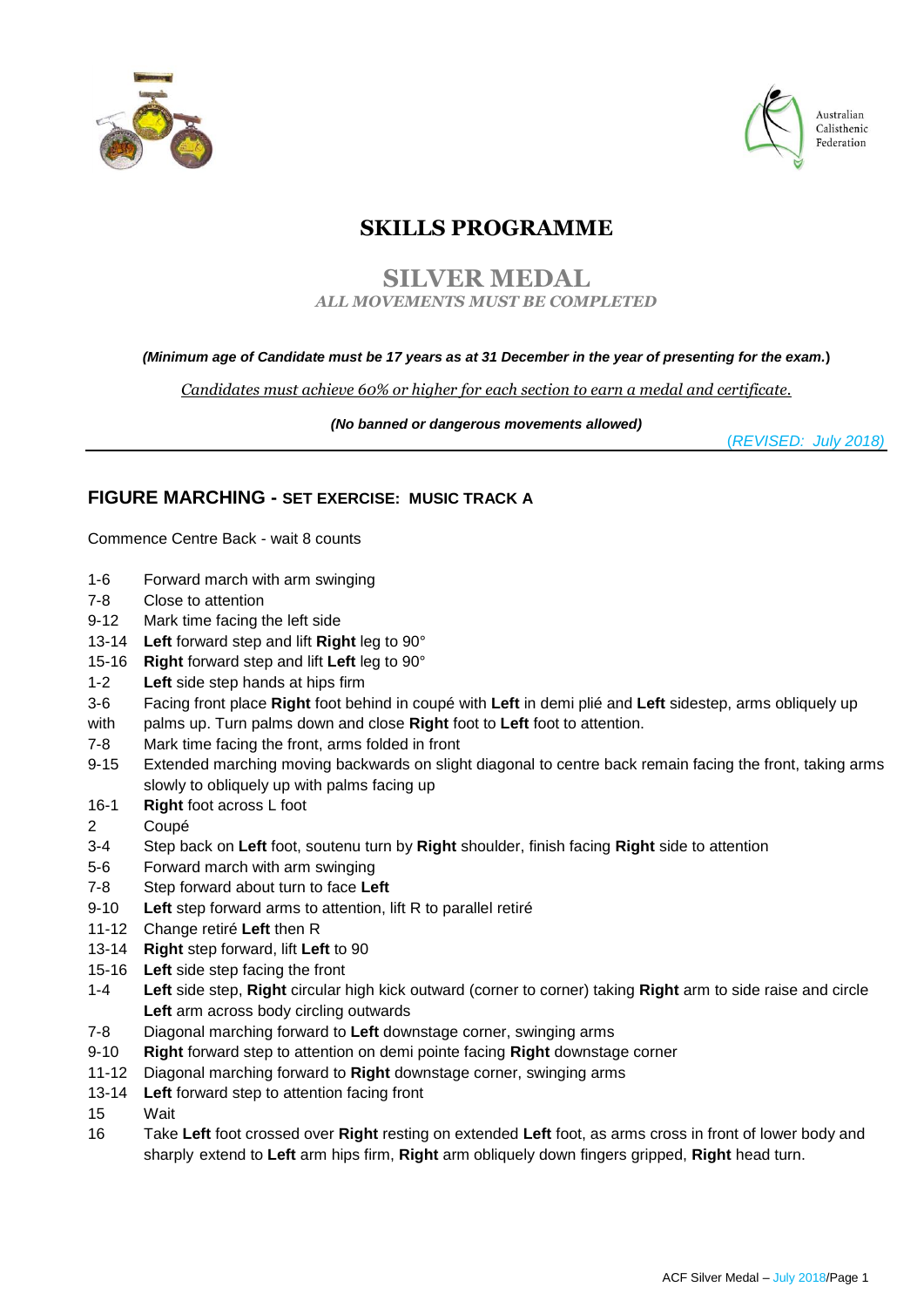# **FREE EXERCISES**

Demonstrate each of the following movements

| <b>Forward Walkover:</b><br>L & R<br>3. Supported Arabesque: L & R<br>Held from behind the other arm forward obliquely<br>Down with palm down            | 2.<br>4. | <b>Backward Walkover:</b><br>L & R<br>Head rest stand from kneeling:<br>Hand placement optional. Take legs to vertical.<br>Recover through kneeling position.<br>Own choice of leg.                                                                                                         |
|----------------------------------------------------------------------------------------------------------------------------------------------------------|----------|---------------------------------------------------------------------------------------------------------------------------------------------------------------------------------------------------------------------------------------------------------------------------------------------|
| 5. Catch and hold side leg raise:<br>L & R<br>Catch the front or back of the foot in a straight leg lift<br>to the side with the other hand at neck rest | 6.       | Circular leg raise:<br>L & R: through forward raise, side, low<br>arabesque to attitude derrière. Arms through<br>forward raise, side raise, hips firm. Complete by<br>extending leg down to attention.                                                                                     |
| 7. Straddle rotation into forward split:<br>Turning to both sides arms at side raise.                                                                    | 8.       | <b>Circular Split:</b><br>Squat facing front, right quarter turn to execute<br>right leg forward split, arms and hand extended<br>sideways to floor, place weight on back hand and<br>swing back leg in full circle to become left leg<br>forward split. Repeat to right leg forward split. |

#### Select one piece of music **SET MUSIC – TRACK A or B Perform a pre-choreographed exercise including –**

- . Four (4) of the above movements
- . Balance of floor work
- . Bends using both sides of the body
- . Movements with degree of difficulty appropriate to this level

# **ROD EXERCISES**

#### **The examiner will request that you perform 2 of the 3 following set combinations To (candidates) COUNTS ONLY.**

All combinations can be executed to the other side if you wish to use a preferred leg.

### **Combination A**

*Commence left side oblique twist up, in classical pose right foot derrière.*

- 1-4 Slide rod towards **left** into 4 under grip flashes to the **right**, Bourée to **right**
- 5-7 Change to top grip flashing towards **left** (3 flashes) stay on demi-pointe
- 8 Step onto **right** leg (classical pose with **left** foot derrière) **left** side raise twist top grip.
- 9-10 Slide rod towards **right** side into **left** oblique back twist facing the **right** side, step towards **right** side on **right** leg.
- 11-12 Execute **right** leg penchée arabesque maintain **left** oblique back twist.

#### **Combination B**

*Commence left front corner at attention facing the front.*

- 1-2 Turning waltz towards **right** back corner, **left** side raise twist with curve overhead.
- 3-4 Continue 2nd half of turning waltz, with **right** forward oblique twist down facing **left** downstage corner.
- 5-6 Take rod to **right** side oblique twist up, Posé onto **right** foot, **left** leg retiré.
- 7-8 Untwist and re-twist into **left** side oblique twist down, Posé onto **right** foot, **left** leg retiré.
- 9-10 1 posé pirouette with **right** vertical twist
- 11-12 1 posé pirouette roll through to **left** vertical twist

*Finish with side step to back right corner, swing right arm across body to strike obliquely up with left arm at hips firm*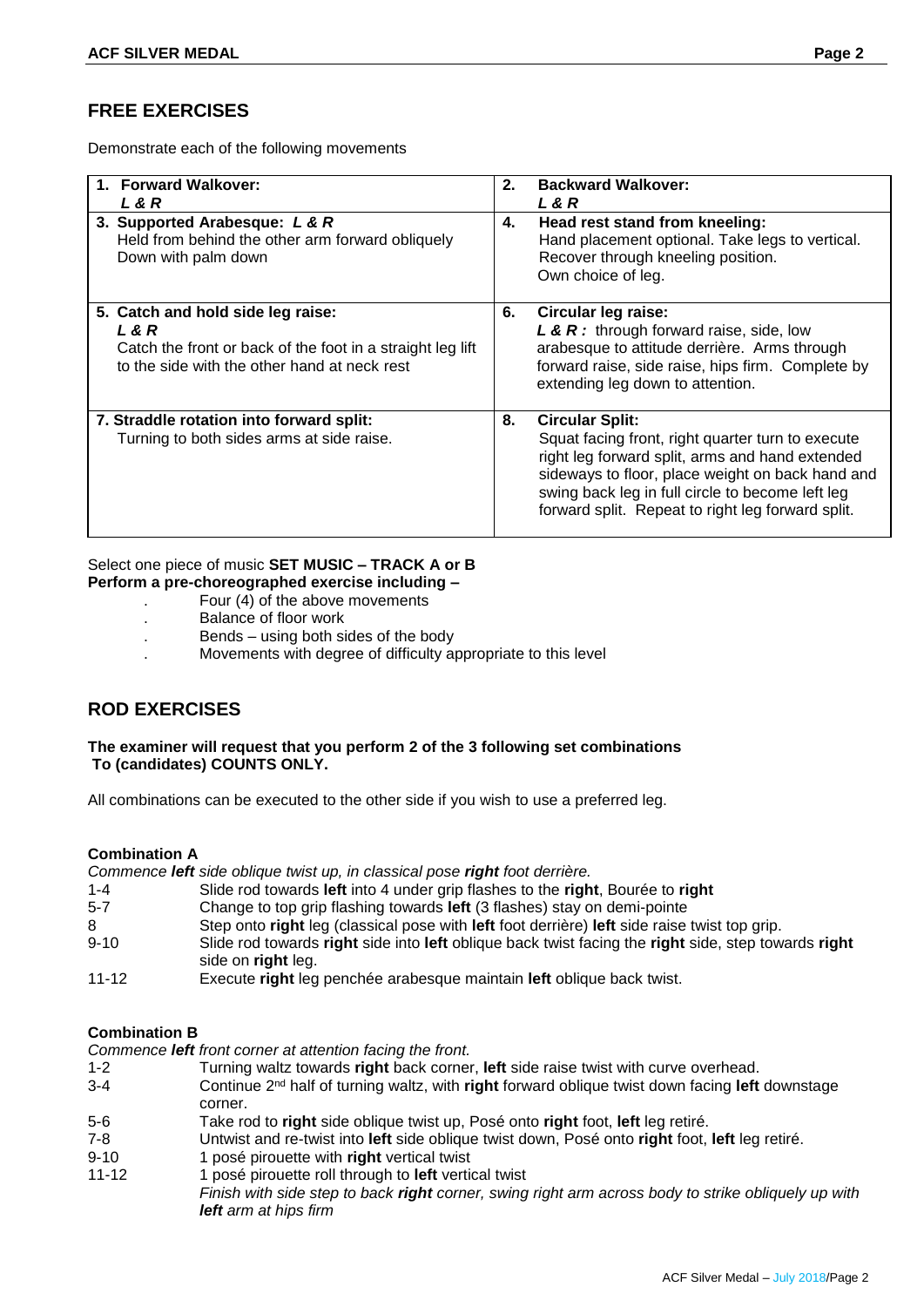# **ROD EXERCISES** cont'd**…**

#### **Combination C**

*Commence facing left downstage corner. Right leg forward pressed on demi-pointe, right forward raise twist with curve overhead.*

- 1-2 Circle arm around to **right** back twist to the left side, step onto **right** foot to face front with **left** side toe point on fondu.
- 3-4 2 under grip flashes behind back
- 5-6 Slide rod into **left** back twist to **right** side
- 7-8 Take rod to **left** side raise twist with **right** curve overhead.
- 9-10 Roll rod towards **left** into 3 under grip flashes to the **right** stepping forward on **left** foot
- 11-12 **Right** side développé with **right** side oblique twist up

Select one piece of music **SET MUSIC – TRACK A or B**

**Perform a pre-choreographed exercise to include:**

- Flashing at centre back of the body;
- Eight (8) counts flashing in top grip, changing to eight (8) counts flashing in under grip;
- Combined with various rod movements and advanced leg work with a high arabesque to be shown.
- Make full use of the working area in a creative arrangement.

# **CLUB SWINGING**

#### - **All swings will be requested**

| 1. Inward:<br>Multiple hip swing<br>- Commence and finish with backswing both hands<br>Neck cross<br>Hip cross                                                                                               | 2. Outward:<br>Multiple hip swing<br>- Commence and finish with backswing both hands<br>Neck cross<br>Double wrist cross - facing side                                                               |
|--------------------------------------------------------------------------------------------------------------------------------------------------------------------------------------------------------------|------------------------------------------------------------------------------------------------------------------------------------------------------------------------------------------------------|
| 3. Parallel: (R or L directions)<br>Multiple hip swing<br>- Commence and finish with backswing both hands<br>Neck cross – forward and backward side<br>Hip cross<br>Double wrist cross - facing forward side | 4. Side Windmill: (R or L directions)<br>Multiple hip swing<br>- Commence and finish with backswing both hands<br>Hip/wrist swing<br>Overhead wrist cross<br>Hip cross<br>Neck cross - backward side |
| 5. Outward Windmill:<br>Chest cross<br>Dual/double hip swing                                                                                                                                                 | 6. Inward Windmill:<br>Chest cross<br>Dual/double hip swing                                                                                                                                          |

### Select one piece of music **SET MUSIC – TRACK A or B Perform pre-choreographed exercises to include:**

- 16 bars outward and
- 16 bars side windmill.
- Both exercises must include appropriate swings for this level including those displaying different swings in each hand.
- Foot and leg work appropriate to this level.